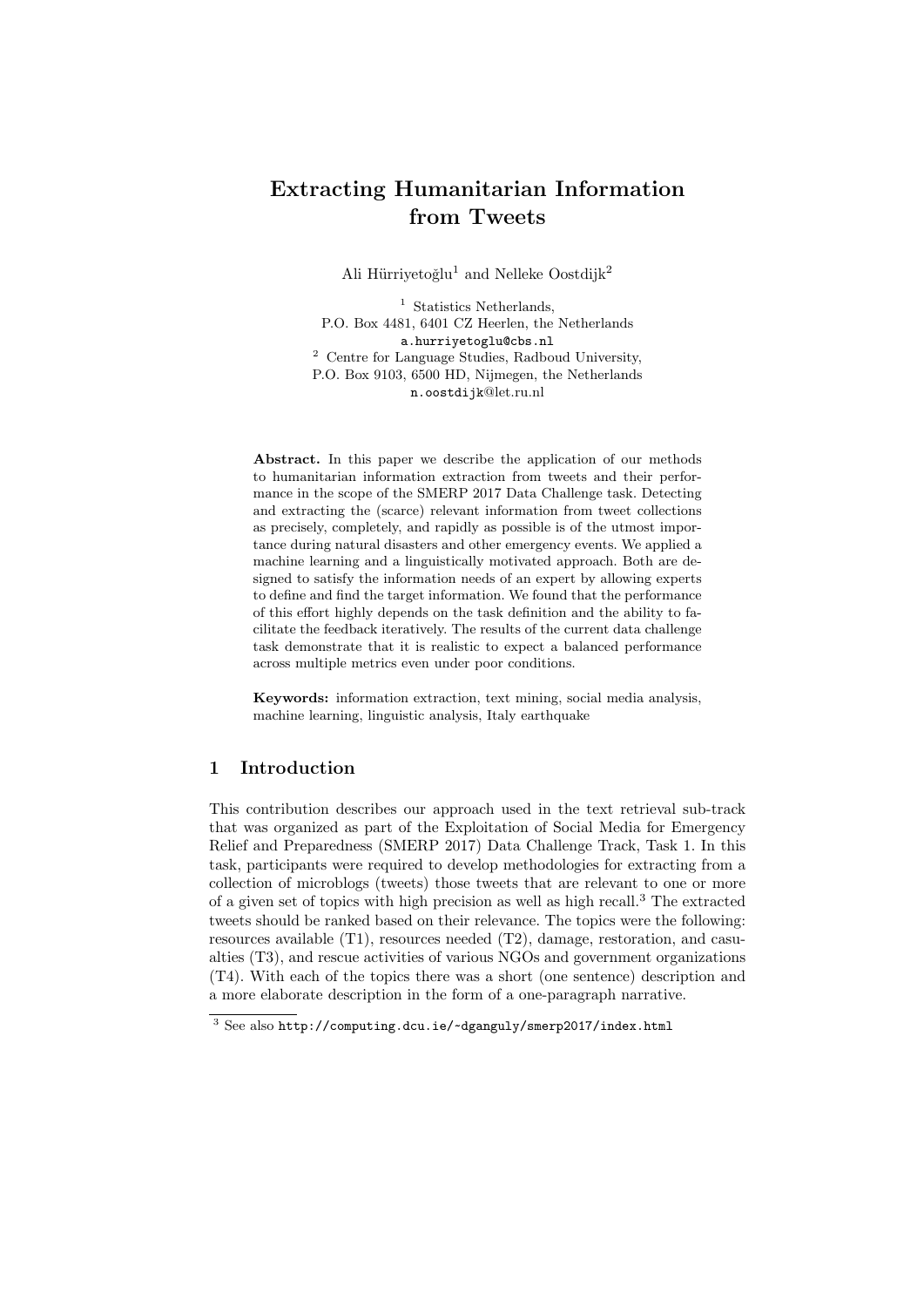The challenge was organized in two rounds.<sup>4</sup> The task in both rounds was essentially the same, but participants could benefit from the feedback they received after submitting their results for the first round. The data were provided by the organizers of the challenge and consisted of tweets about the earthquake that occurred in Central Italy in August  $2016<sup>5</sup>$  The data for the first round of the challenge were tweets posted during the first day (24 hours) after the earthquake happened, while for the second round the data set was a collection of tweets posted during the next two days (day two and three) after the earthquake occurred. The data for the second round were released after round one had been completed. All data were made available in the form of tweet IDs (52,469 and 19,751 for rounds 1 and 2 respectively), along with a Python script for downloading them by means of the Twitter API. In our case the downloaded data sets comprised  $52,422$  (round 1) and  $19,443$  tweets (round 2) respectively.<sup>6</sup>

For each round, we discarded tweets that (i) were not marked as English by the Twitter API; (ii) did not contain the country name Italy or any region, city, municipality, or earthquake-related place in Italy; (iii) had been posted by users that have a profile location other than Italy; this was determined by manually checking the locations that occurred most frequently; (iv) originated from an excluded user time zone; the time zones were identified manually and covered the ones that appeared to be the most common in the data sets; (v) had a country meta-field other than Italy; and (vi) had fewer than 4 tokens after normalization and basic cleaning. The filtering was applied in the order given above. After filtering the data sets consisted of 40,780 (round 1) and 17,019 (round 2) tweets.

We participated in this challenge with two completely different approaches which we developed and applied independently of each other. The first approach is a machine-learning approach implemented in the Relevancer tool [2], which offers a complete pipeline for analyzing tweet collections. The second approach is a linguistically motivated approach in which a lexicon and a set of handcrafted rules are used in order to generate search queries. As the two approaches each have their particular strengths and weaknesses and we wanted to find out whether the combination would outperform each of the underlying approaches, we also submitted a run in which we combined them.

The structure of the remainder of this paper is as follows. We first give a more elaborate description of our two separate approaches, starting with the machine learning approach in Section 2 and the rule-based approach in Section 3. Then in Section 4 we describe the combination. Next, in Section 5, the results are presented, while in Section 6 the most salient findings are discussed. Section 7 concludes this paper with a summary of the main findings and suggestions for future research.

<sup>4</sup> The organizers consistently referred to these as 'levels'.

 $^5$  https://en.wikipedia.org/wiki/August\_2016\_Central\_Italy\_earthquake

 $^6$  At the time of download some tweets apparently had been removed.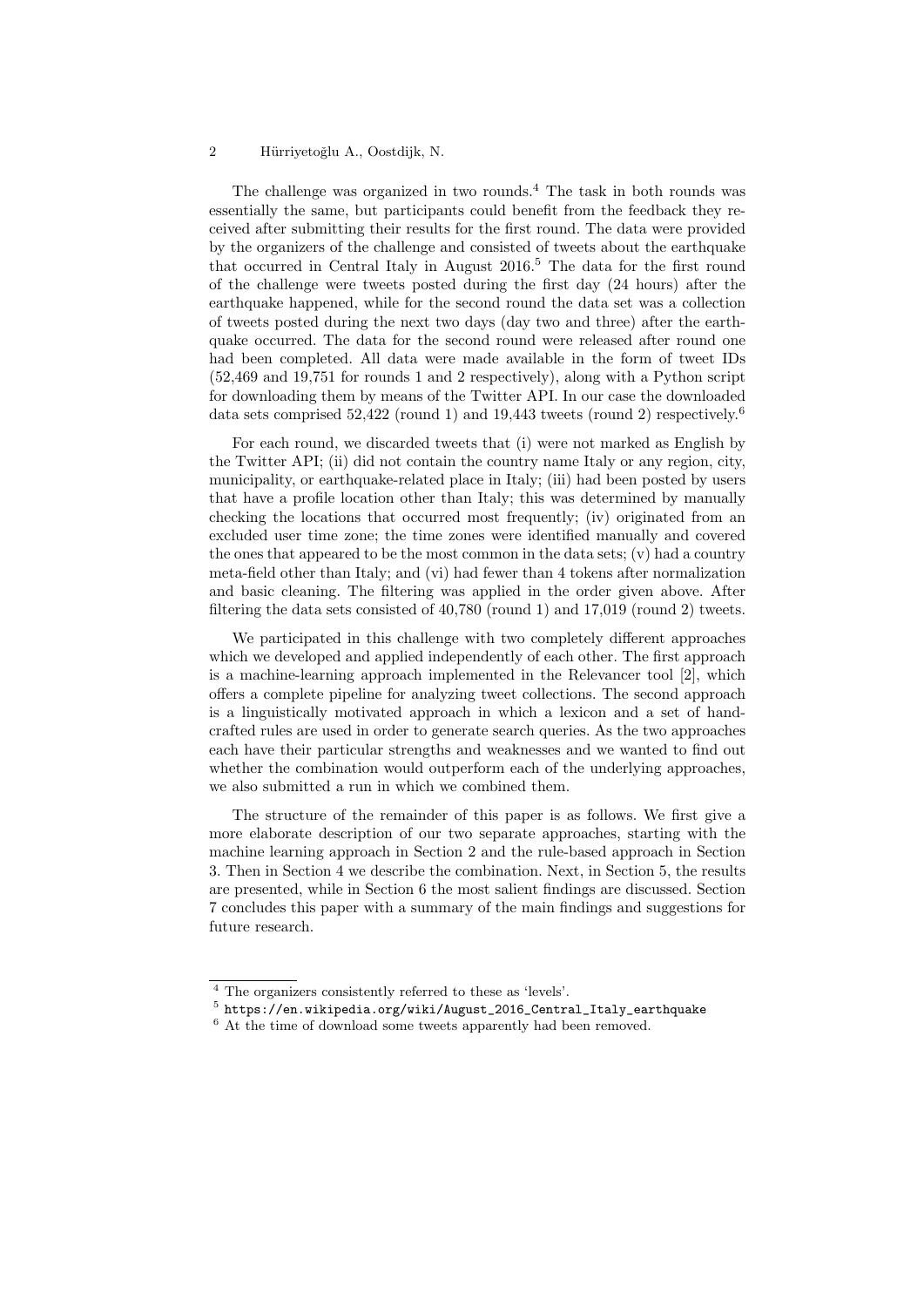# 2 Approach 1: Identifying topics using Relevancer

The main analysis steps supported by Relevancer are: preprocessing, clustering, manual labeling of coherent clusters, and creating a classifier for labeling previously unseen data. Below we note the general characteristics of the approach and provide details of the configuration that we used for the present task.

- Pre-processing The aim of the pre-processing steps is to convert the collection to more standard text without loosing any information. An expert may choose to apply all or only some of the following steps. As a result, the expert is in control of any bias that might arise due to the preprocessing.
	- RT Elimination Tweets that start with 'RT @' or that in their metainformation have some indication that they are retweets are excluded.
	- Normalization User names and URLs that are in a tweet text are converted to 'usrusr' and 'urlurl' respectively.
	- Text cleaning Text parts that are auto-generated, meta-informative, and immediate repetitions of the same word(s) are removed.
	- Duplicate elimination Tweets that after normalization have an exact equivalent in terms of tweet text are excluded from the collection.
	- Near-duplicate elimination Leave only one of tweet from a group of tweets that has a cosine similarity above a threshold.

RT elimination, duplicate elimination, and near-duplicate elimination steps that are part of the standard Relevancer approach and in which retweets, exact- and near-duplicates are detected and eliminated were not applied in the scope of this task.

- Clustering First we split the tweet set in buckets determined by periods, which are extended at each iteration of clustering. The bucket length starts with 1 hour and stops after the iteration in which the length of the period is equal to the whole period covered by the tweet set. We run KMeans clustering on each bucket recursively in search of coherent clusters (i.e. clusters that meet certain distribution thresholds around the cluster center), using character ngrams (tri-, four- and five-grams). Tweets that appear in the automatically identified coherent clusters are kept apart from the subsequent iterations of the clustering. The iterations continue by relaxing the coherency criteria until the requested number of coherent clusters is obtained<sup>7</sup> or the maximum allowed coherency thresholds are reached.
- Annotation Coherent clusters that were identified by the algorithm automatically are presented to an expert who is asked to judge whether indeed a cluster is coherent and if so, to provide the appropriate label. $8$  For the present task, the topic labels are the ones determined by the task organization team (T1-T4). We introduced two additional labels: the irrelevant label for coherent clusters that are about any irrelevant topic and the incoherent label for

<sup>7</sup> This number is determined manually based on the quantity of the available data.

<sup>8</sup> The experts in this setting were the task participants. The organizers of the task contributed to the expert knowledge in terms of topic definition and providing feedback on the topic assignment of the round 1 data.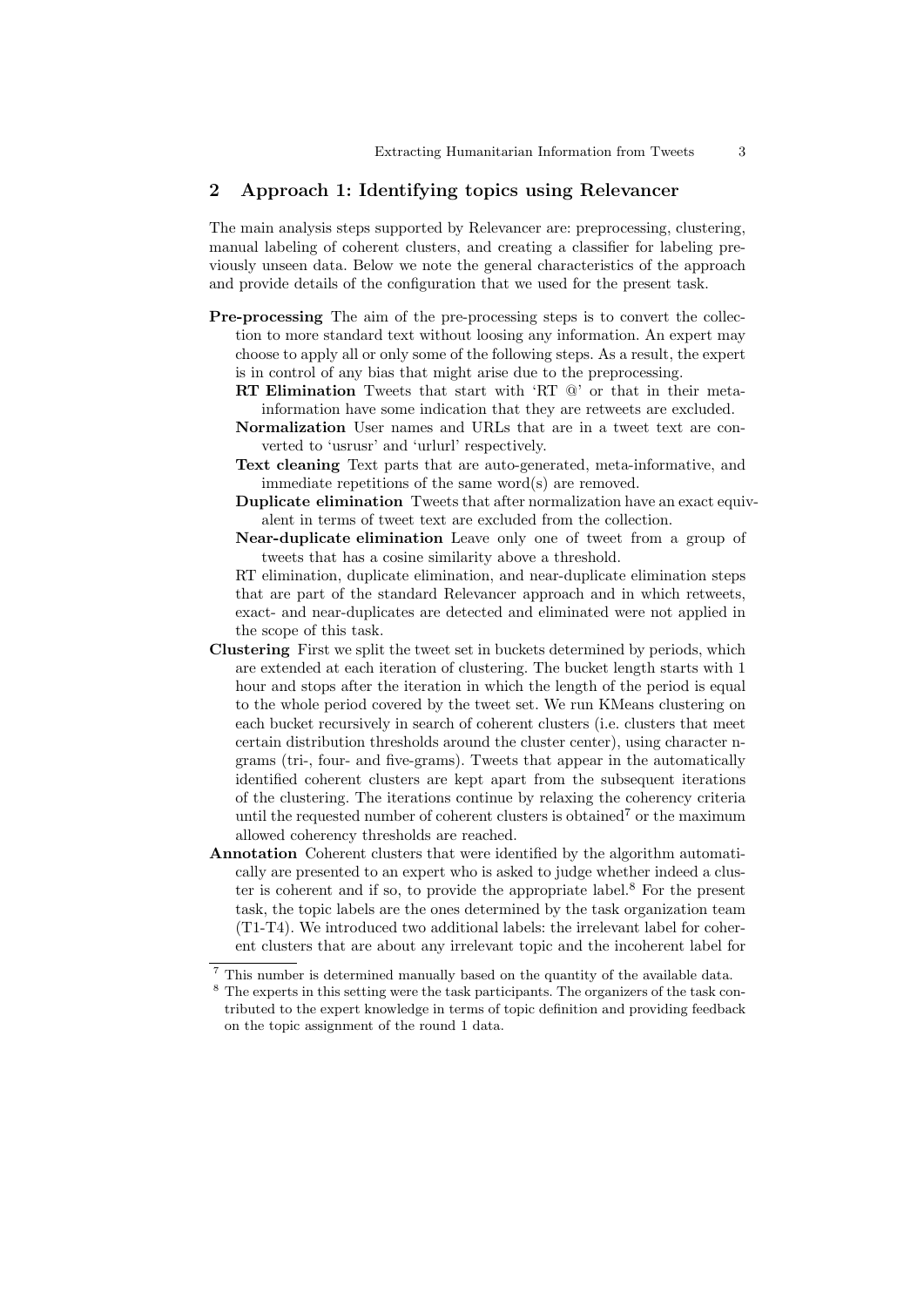clusters that contain tweets about multiple relevant topics or combinations of relevant and irrelevant topics.<sup>9</sup> The expert does not have to label all available clusters. For this task we annotated only the one quarter of the clusters from each hour.

- Classifier Generation The labeled clusters are used to create an automatic classifier. For the current task we trained a state-of-the-art Support Vector Machine (SVM) classifier by using standard default parameters. We trained the classifier with 90% of the labeled tweets by cross-validation. The classifier was tested on the remaining labeled tweets.<sup>10</sup>
- Ranking For our submission in round 1 we used the labels as they were obtained by the classifier. No ranking was involved. However, as the evaluation metrics used in this shared task expected the results to be ranked, for our submission in round 2 we classified the relevant tweets by means of a classifier based on these tweets and used the classifier confidence score for each tweet for ranking them.

We applied clustering with the value for the requested clusters parameter set to 50 (round 1) and 6 (round 2) per bucket, which yielded a total of 1,341 and 315 coherent clusters respectively. In the annotation step, 611 clusters from the round 1 and 315 clusters from round 2 were labeled with one of the topic labels T1-T4, irrelevant, or incoherent. Since most of the annotated clusters were irrelevant or T3, we enriched this training set with the annotated tweets featuring in the FIRE - Forum for Information Retrieval Evaluation, Information Extraction from Microblogs Posted during Disasters - 2016 task[1].

In preparing our submission for round 2 of the current task, we also included the positive feedback for both of our approaches from the round 1 submissions in the training set.

We used a relatively sophisticated method in preparing the submission for round 2. First, we put the tweets from the clusters that were annotated with one of the task topics (T1-T4) directly in the submission with rank 1. The number of these tweets per topic were as follows:  $331 - T1$ ,  $33 - T2$ ,  $647 - T3$ , and  $134$ – T4. Then, the tweets from the incoherent clusters and the tweets that were not included in any cluster were classified by the SVM classifier created for this round. The tweets that were classified as one of the task topics were included in the submission. The second part is ranked lower than the annotated part and ranked based on the confidence of a classifier trained specifically for this subset.

Table 1 gives an overview of the submissions in rounds 1 and 2 that are based on the approach using the Relevancer tool. The submissions are identified as rel\_ru\_nl\_ml and rel\_ru\_ml0 (see also Section 5).

 $9$  The label definition affects the coherence judgment. Specificity of the labels determines the required level of the tweet similarity in a cluster.

<sup>&</sup>lt;sup>10</sup> The performance scores are not considered to be representative due to the high degree of similarity of the training and test data.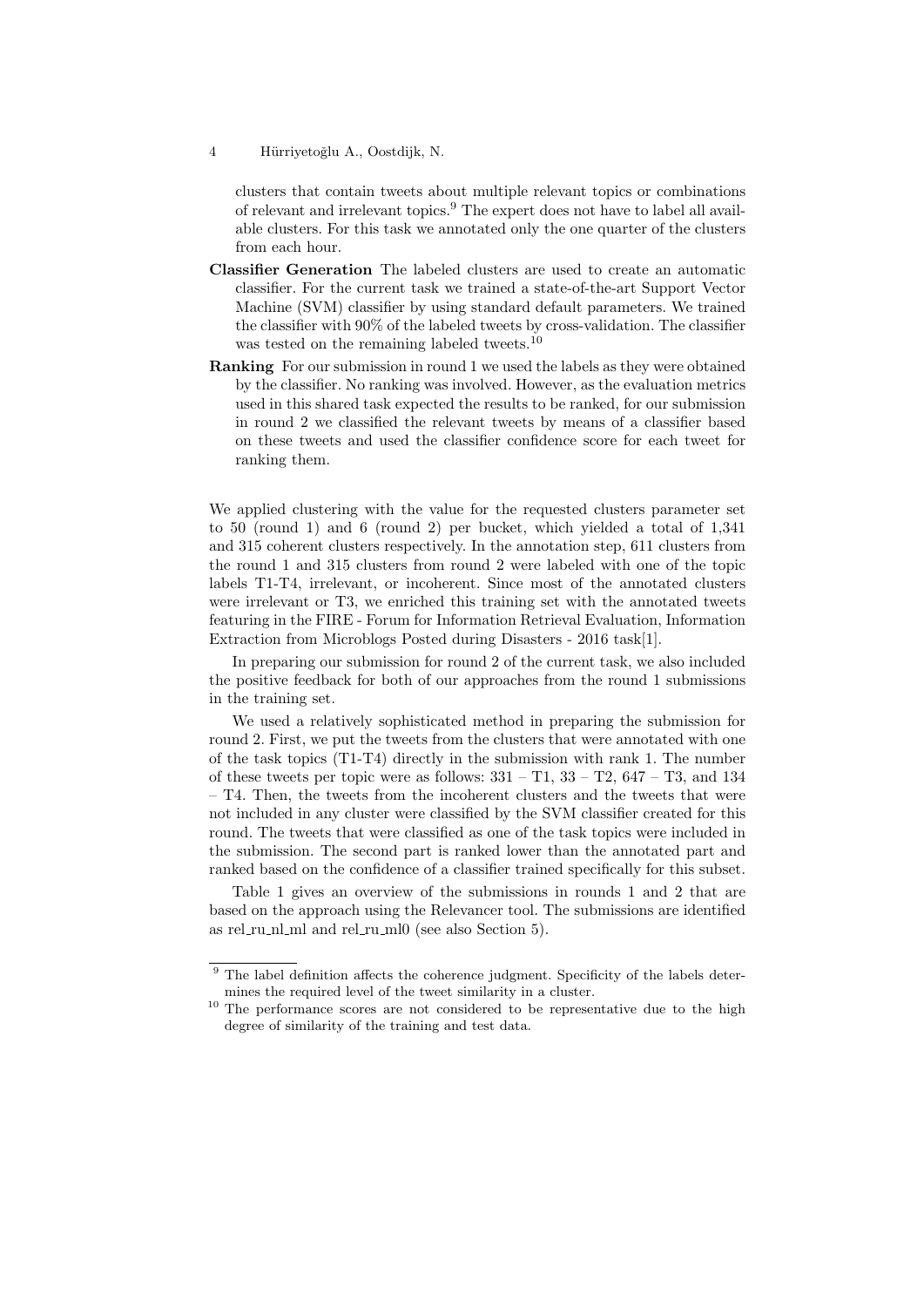|                | Round 1 |         | Round 2                                                                                        |        |
|----------------|---------|---------|------------------------------------------------------------------------------------------------|--------|
|                |         |         | $\text{Topic}(s) \neq \text{ tweets} \, \mathcal{C}$ tweets $\neq$ tweets $\mathcal{C}$ tweets |        |
| T1             | 52      | 0.0012  | 855                                                                                            | 5      |
| T <sub>2</sub> | 22      | 0.00054 | 173                                                                                            | 1      |
| T <sub>3</sub> | 5,622   | 0.13    | 3,422                                                                                          | 20     |
| T <sub>4</sub> | 50      | 0.0012  | 507                                                                                            | 3      |
| T <sub>0</sub> | 35,034  | 0.85    | 12,062                                                                                         | 71     |
| Total          | 40,780  | 100.00  | 17,019                                                                                         | 100.00 |

Table 1. Topic assignment using Relevancer

# 3 Approach 2: Topic assignment by rule-based search query generation

The second approach is based on that which is currently being developed by the second author for extracting information from social media data, more specifically from (but not limited to) forum posts.<sup>11</sup> In essence in this approach a lexicon and a set of hand-crafted rules are used to generate search queries. As such it continues the line of research described in Oostdijk  $\&$  van Halteren [3, 4] and Oostdijk et al. [5] in which word n-grams are used for search.

For the present task we compiled a dedicated (task-specific) lexicon and rule set from scratch. In the lexicon with each lexical item information is provided about the part of speech (e.g. noun, verb), semantic class (e.g. casualties, building structures, roads, equipment) and topic class (e.g. T1, T2). A typical example of a lexicon entry thus look as follows:

## deaths N2B T3

where *deaths* is listed as a relevant term with N2B encoding the information that it is a plural noun of the semantic class [casualties] which is associated with topic 3. In addition to the four topic classes defined for the task, in the lexicon we introduced a fifth topic class, viz. T0, for items that rendered a tweet irrelevant. Thus T0 was used to mark a small set of words each word of which referred to a geographical location (country, city) outside Italy, for example Nepal, Myanmar and Thailand.<sup>12</sup>

The rule set consists of finite state rules that describe how lexical items can (combine to) form search queries made up of (multi-)word n-grams. Moreover, the rules also specify which of the constituent words determines the topic class for the search query. An example of a rule is

# NB1B \*V10D

Here NB1B refers to items such as *houses* and *flats* while V10D refers to past participle verb forms expressing [damage] (damaged, destroyed, etc.). The asterisk indicates that in cases covered by this rule it is the verb that is deemed to determine the topic class for the multi-word n-gram that the rule describes.

<sup>&</sup>lt;sup>11</sup> A paper describing this approach is in preparation.

<sup>&</sup>lt;sup>12</sup> More generally, T0 was assigned to all irrelevant tweets. See below.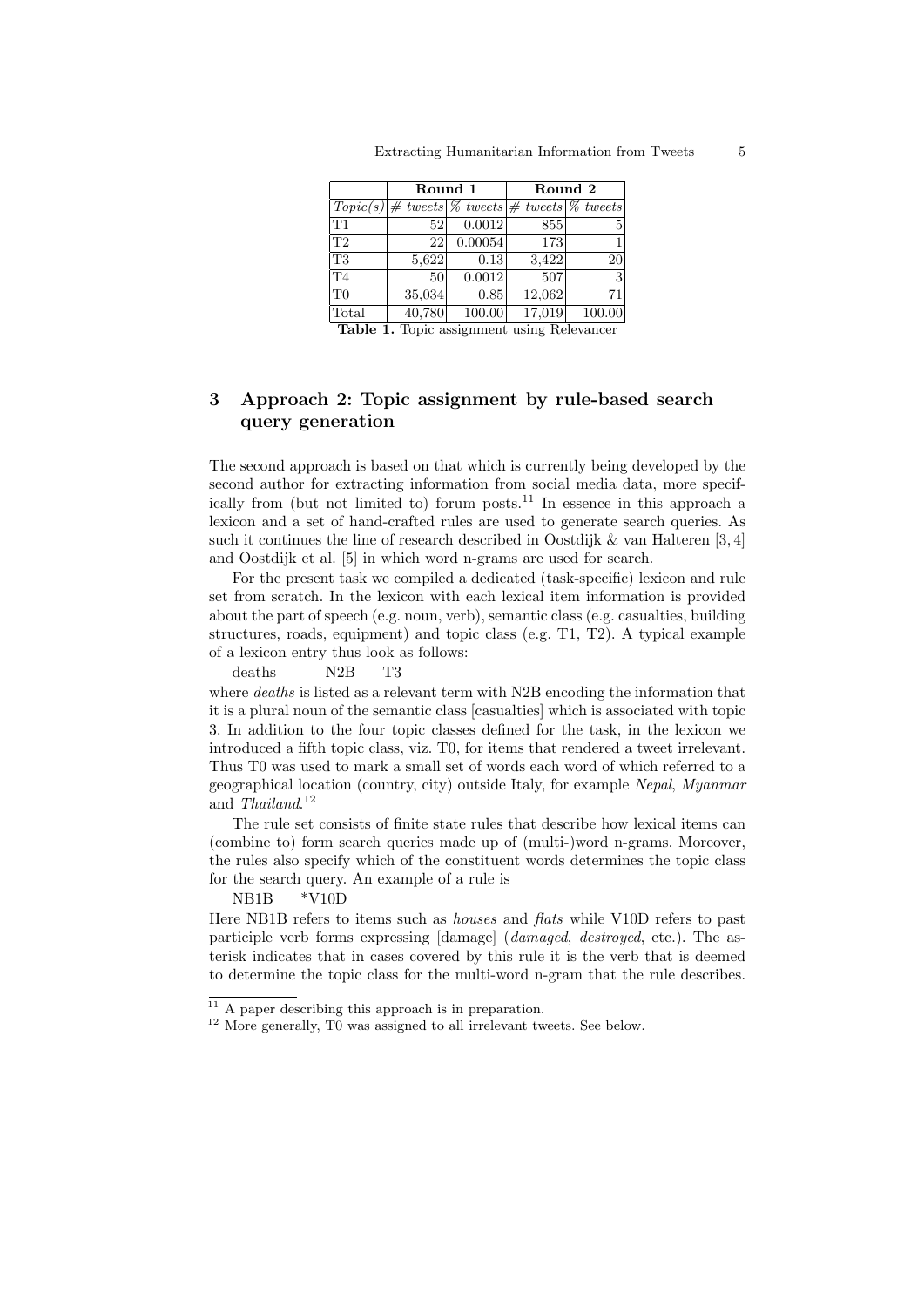This means that if the lexicon lists destroyed as V10D and T3, upon parsing the bigram houses destroyed the rule will yield T3 as the result.

The ability to recognize multi-word n-grams is essential in the context of this challenge as most single key words on their own are not specific enough to identify relevant instances: with each topic the task is to identify tweets with specific mentions of resources, damage, etc. Thus the task/topic description for topic 3 explicitly states that tweets should be identified 'which contain information related to infrastructure damage, restoration and casualties', where 'a relevant message must mention the damage or restoration of some specific infrastructure resources such as structures (e.g., dams, houses, mobile towers), communication facilities, ...' and that 'generalized statements without reference to infrastructure resources would not be relevant'. Accordingly, it is only when the words bridge and collapsed co-occur that a relevant instance is identified.

As for each tweet we seek to match all possible search queries specified by the rules and the lexicon, it is possible that more than one match is found for a given tweet. If this is the case we apply the following heuristics: (a) multiple instances of the same topic class label are reduced to one (e.g. T3-T3-T3 becomes T3); (b) where more than one topic class label is assigned but one of these happens to be T0, then all labels except T0 are discarded (thus T0-T3 becomes T0); (c) where more than one topic label is assigned and these labels are different, we maintain the labels (e.g. T1-T3-T4 is a possible result). Tweets for which no matches were found were assigned the T0 label.

The lexicon used for round 1 comprised around 950 items, while the rule set consisted of some 550 rules. For round 2 we extended both the lexicon and the rule set (to around 1,400 items and 1,750 rules respectively) with the aim to increase the coverage especially with respect to topics 1, 2 and 4. Here we should note that, although upon declaration of the results for round 1 each participant received some feedback, we found that it contributed very little to improving our understanding of what exactly we were targeting with each of the topics. We only got confirmation – and then only for a subset of tweets – that tweets had been assigned the right topic. Thus we were left in the dark about whether tweets we deemed irrelevant were indeed irrelevant, while also for relevant tweets that might have been assigned the right topic but were not included in the evaluation set we were none the wiser.<sup>13</sup>

The topic assignments we obtained for the two data sets are presented in Table 2.

In both data sets T3 (Damage, restoration and casualties reported) is by far the most frequent of the relevant topics. The number of cases where multiple topics were assigned to a tweet is relatively small (151/40,780 and 194/17,019 tweets resp.). Also in both datasets there is a large proportion of tweets that were labelled as irrelevant (T0, 81.22% and 75.03% resp.). We note that in the majority of cases it is the lack of positive evidence for one of the relevant topics

 $^{13}$  The results from round 1 are discussed in more detail in Section 6.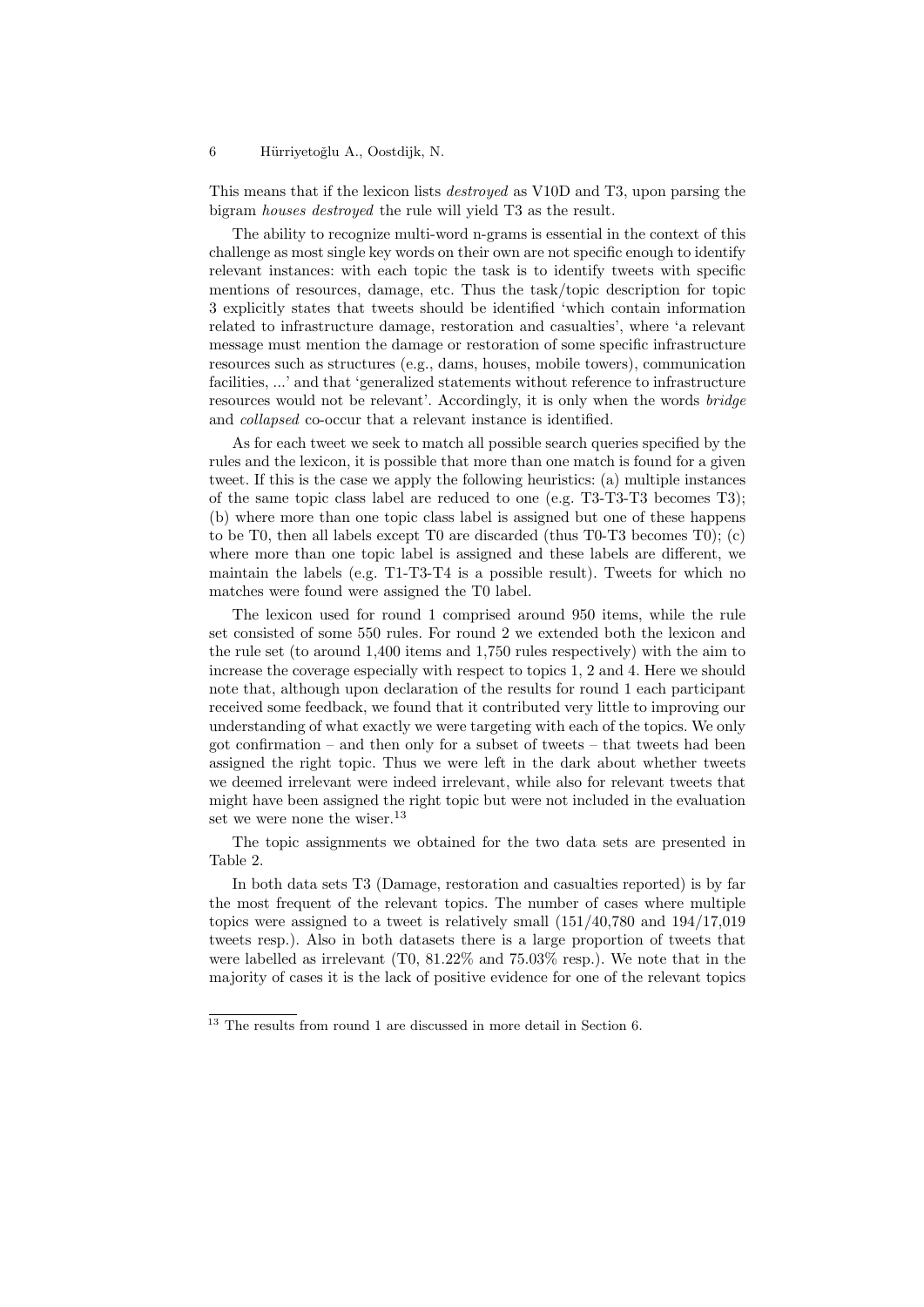|       | Round 1 |                                                                                           | Round 2 |        |
|-------|---------|-------------------------------------------------------------------------------------------|---------|--------|
|       |         | $Topic(s)  \# \text{ tweets}   \% \text{ tweets}   \# \text{ tweets}   \% \text{ tweets}$ |         |        |
| lΤ1   | 91      | 0.22                                                                                      | 206     | 1.21   |
| T2    | 55      | 0.13                                                                                      | 115     | 0.68   |
| T3    | 7,002   | 17.17                                                                                     | 3,558   | 20.91  |
| T4    | 115     | 0.28                                                                                      | 177     | 1.04   |
| Mult. | 151     | 0.37                                                                                      | 194     | 1.14   |
| T0    | 33,366  | 81.82                                                                                     | 12,769  | 75.03  |
| Total | 40,780  | 100.00                                                                                    | 17,019  | 100.00 |

Table 2. Topic assignment rule-based approach

that leads to the assignment of the irrelevant label.<sup>14</sup> Thus for the data in round 1 only 2,514/33,366 tweets were assigned the T0 label on the basis of the lexicon (words referring to geographical locations outside Italy, see above). For the data in round 2 the same was true for  $1,774/12,769$  tweets.<sup>15</sup>

For round 1 we submitted the output of this approach without any ranking (rel ru nl lang analy in Table 4). For round 2 (cf. Table 5) there were two submissions based on this approach: one (rel\_ru\_nl\_lang\_analy0) similar to the one in round 1 and another one for which the results were ranked (rel\_ru\_nl\_lang\_analy1). In the latter case ranking was done by means of an SVM classifier trained on the results. The confidence score of the classifier was used as a rank.

# 4 Combined Approach

While analyzing the feedback on our submissions in round 1, we noted that, although the two approaches were partly in agreement as to what topic should be assigned to a given tweet, there was a tendency for the two approaches to obtain complementary sets of results, especially with the topic classes that had remained underrepresented in both submissions.<sup>16</sup> We speculated that this was due to the fact that each approach has its strengths and weaknesses. This then invited the question as to how we might benefit from combining the two approaches.

Below we first provide a brief overview of how the approaches differ with regard to a number of aspects, before describing our first attempt at combining them.

Role of the expert Each approach requires and utilizes expert knowledge and effort at different stages. In the machine learning approach using Relevancer

 $14$  In other words, it might be the case that these are not just truly irrelevant tweets, but also tweets that are falsely rejected because the lexicon and/or the rules are incomplete.

 $15$  Actually, in 209/2,514 tweets (round 1) and 281/1,774 tweets (round 2) one or more of the relevant topics were identified; yet these tweets were discarded on the basis that they presumably were not about Italy.

 $16$  Thus for T<sub>2</sub> there was no overlap at all in the confirmed results for the two submissions.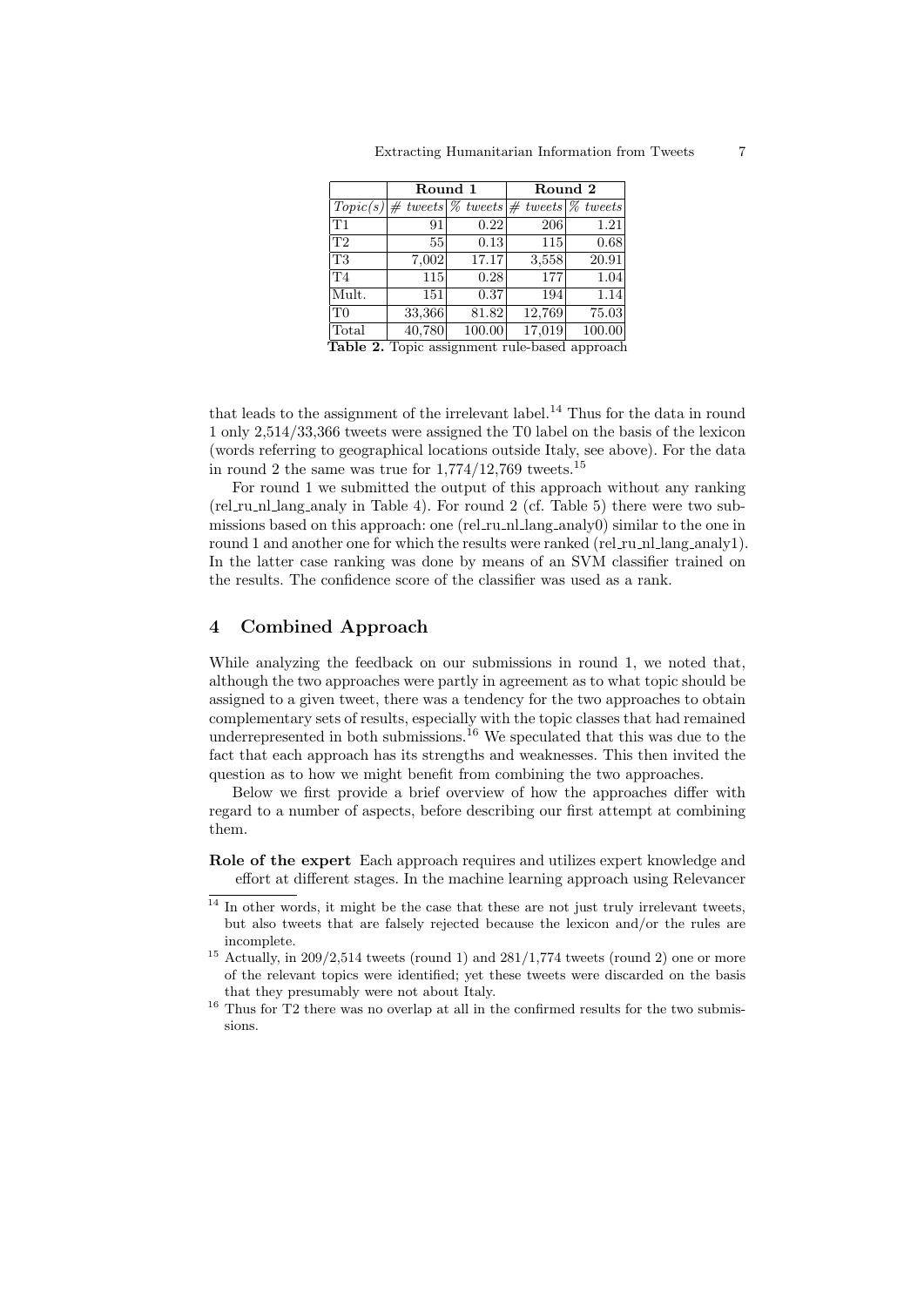the expert is expected to (manually) verify the clusters and label them. In the rule-based approach the expert is needed for providing the lexicon and/or the rules.

- Granularity The granularity of the information to be used as input and targeted as output is not the same across the approaches. The Relevancer approach can only control clusters. This can be inefficient in case the clusters contain information about multiple topics. By contrast, the linguistic approach has full control on the granularity of the details.
- Exploration Unsupervised clustering helps the expert to understand what is in the data. The linguistic approach, on the other hand, relies on the interpretation of the expert. To the extent development data are available, they can be explored by the expert and contribute to insights as regards what linguistic rules are needed.
- Cost of start The linguistic, rule-based approach does not require any training data. It can immediately start the analysis and yield results. The machine learning approach requires large quantities of annotated data to be able to make reasonable predictions. These may be data that have already been annotated, or when no such data are available as yet, these may be obtained by annotating the clusters produced in the clustering step of Relevancer. The filtering and preprocessing of the data plays an important role in machine learning.
- Control over the output In case of the rule-based approach it is always clear why a given tweet was assigned a particular topic: the output can straightforwardly be traced back to the rules and the lexicon. With the machine learning approach it is sometimes hard to understand why a particular tweet is picked as relevant or not.
- Reusability Both approaches can re-use the knowledge they receive from experts in terms of annotations or linguistic definitions. The fine-grained definitions are more transferable than the basic topic label-based annotations.

One can imagine various ways in which to combine the two approaches. However, it is less obvious how to obtain the optimal combination. As a first attempt in round 2 we created a submission based on the intersection of the results of the two approaches (rel ru nl lang analy0 and ru nl ml0). The intersection contains only those tweets that were identified as relevant by both approaches and for which both approaches agreed on the topic class. We left the ranking created in ru nl ml0 untouched. The results obtained by the combined approach were submitted under run ID rel\_ru\_nl\_ml1. In Table 3 details for this submission are given.

# 5 Results

The submissions were evaluated by the organizers.<sup>17</sup> Apart from the mean average precision (MAP) and recall that had originally been announced as evaluation

<sup>8</sup> Hürriyetoğlu A., Oostdijk, N.

<sup>&</sup>lt;sup>17</sup> For more detailed information on the task and organization of the challenge, its participants, and the results achieved see REF TO ORGANIZERS' PAPER.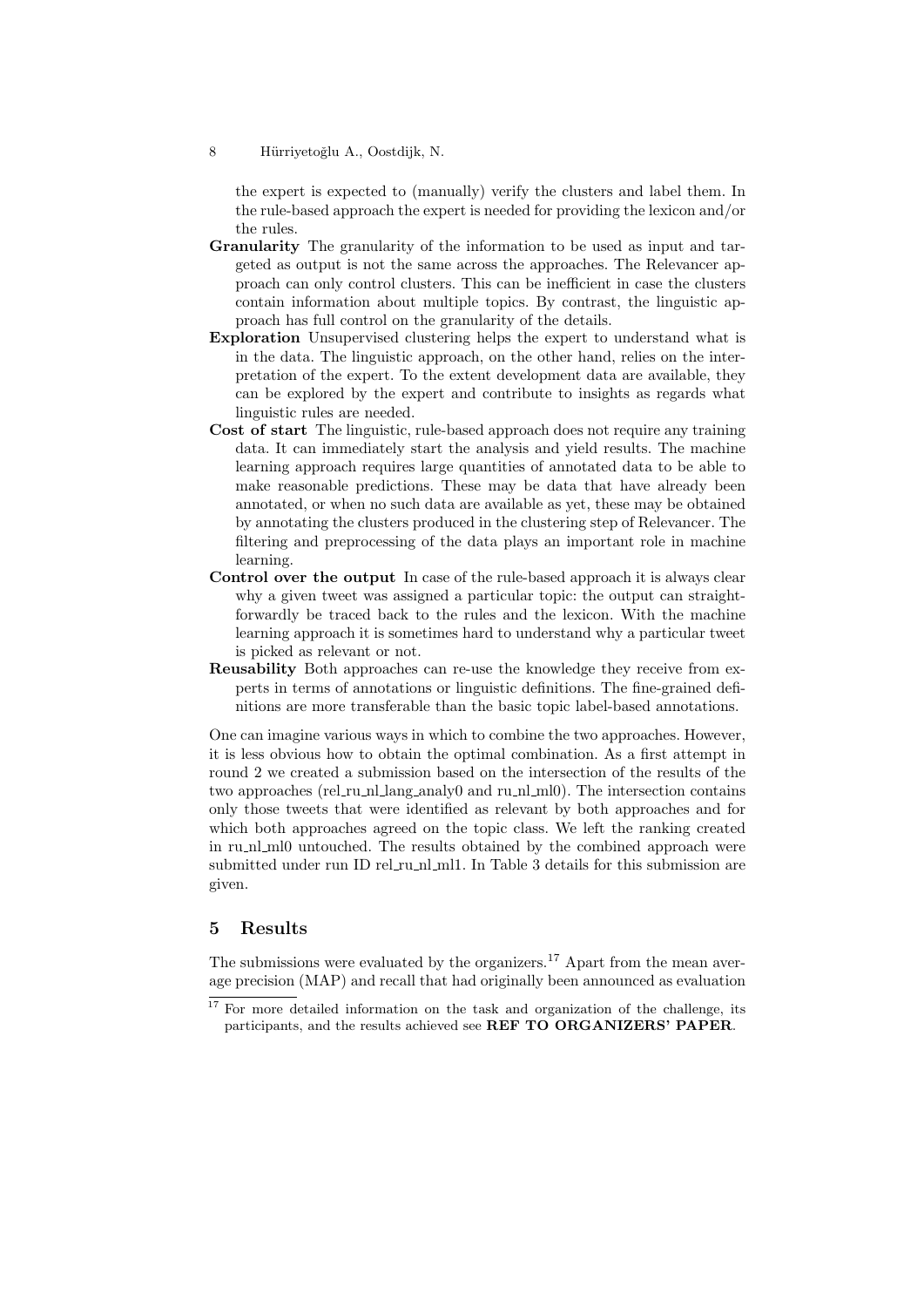|                | Round 2 |                                                     |  |  |
|----------------|---------|-----------------------------------------------------|--|--|
|                |         | $Topic(s)  \# \text{ tweets}   \% \text{ tweets}  $ |  |  |
| T1             | 305     | $\overline{2}$                                      |  |  |
| T <sub>2</sub> | 120     | 1                                                   |  |  |
| <b>T3</b>      | 2,844   | 17                                                  |  |  |
| T <sub>4</sub> | 149     |                                                     |  |  |
| T <sub>0</sub> | 13,601  | 79                                                  |  |  |
| Total          | 17,019  |                                                     |  |  |

Table 3. Topic assignment combined approach

metrics, two further metrics were used viz. bpref and precision@20, while recall was evaluated as recall@1000. As the organizers arranged for 'evaluation for some of the top-ranked results of each submission' but eventually did not communicate what data of the submissions was evaluated (especially in the case of the non-ranked submissions), it remains unclear how the performance scores were arrived at. In Tables 4 and 5 the results for our submissions are summarized. The various runs and run IDs are as follows:

| Run ID     | Description                                                      |
|------------|------------------------------------------------------------------|
| rel_ru_ml  | Relevancer without ranking                                       |
| rel_ru_ml0 | Relevancer with ranking                                          |
| rel_ru_ml1 | Combined approach                                                |
|            | rel_ru_nl_lang_analy Rule-based approach, no ranking of results  |
|            | rel_ru_nl_lang_analy0 Rule-based approach, no ranking of results |
|            | rel_ru_nl_lang_analy1 Rule-based approach, results ranked        |

| RunID                                  | bpret   | precision@20 | recall@1000 | <i>MAP</i> |
|----------------------------------------|---------|--------------|-------------|------------|
| $\lceil \text{rel\_ru\_nl\_ml} \rceil$ | 10.1973 | 0.2625       | 10.0855     | 0.0375     |
| $ rel_r u_n $ lang_analy $ 0.3153 $    |         | 0.2125       | 10.1913     | 10.0678    |

Table 4. Results obtained in Round 1 as evaluated by the organizers

| RunID                                        | bpref  | 1 precision @ 20 | recall@1000 | MAP              |
|----------------------------------------------|--------|------------------|-------------|------------------|
| $\lceil \text{ru} \_ \text{nl} \_ \text{ml}$ | 0.4724 | 0.4125           | 0.3367      | 0.1295           |
| $rel_r u_n$ llang_analy0 $ 0.3846$           |        | 0.4125           | 0.2210      | $ 0.0853\rangle$ |
| $rel_r u_n$ lang_analy1 $ 0.3846$            |        | 10.4625          | 0.2771      | 0.1323           |
| lru_nl_ml1                                   | 0.3097 | 0.4125           | 0.2143      | 0.1093           |

Table 5. Results obtained in Round 2 as evaluated by the organizers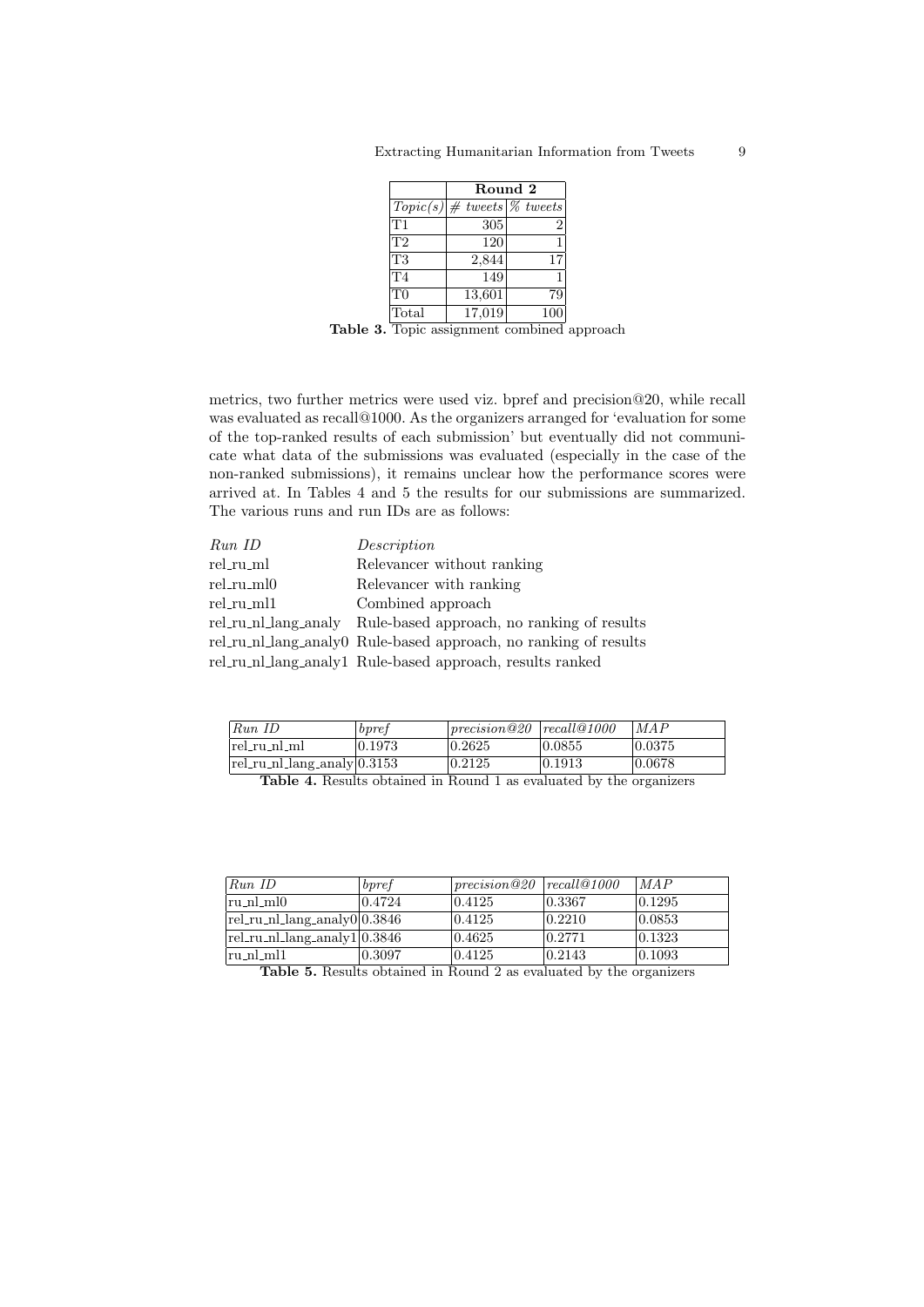# 6 Discussion

The task in this challenge proved quite hard. This was due to a number of factors. One of these was the selection and definition of the topics: topics T1 and T2 specifically were quite close, as both were concerned with resources; T1 was to be assigned to tweets in which the availability of some resource was mentioned while in the case of T2 tweets should mention the need of some resource. The definitions of the different topics left some room for interpretation and the absence of annotation guidelines was experienced to be a problem.

Another factor was the data set which in both rounds we perceived to be highly imbalanced as regards to the distribution of the targeted topics. Although we appreciate that this realistically reflects the development of an event – you would indeed expect the tweets posted within the first 24 hours after the earthquake occurred to be about casualties and damage and only later tweets to ask for or report the availabilty of resources – the underrepresentation in the data of all topics except T3 made it quite difficult to achieve a decent performance.

As already mentioned in Section 3, the feedback on the submissions for round 1 was only about the positively evaluated entries of our own submissions. There was no information about the negatively evaluated submission entries. Moreover, not having any insight about the total annotated subset of the tweets made it impossible to infer anything about the subset that was marked as positive. This put the teams in unpredictably different conditions for round 2. Since the feedback was in proportion to the submission, having only two submissions was to our disadvantage.

As can be seen from the results in Tables 4 and 5 the performance achieved in round 2 shows an increase on all metrics when compared to that achieved in round 1. Since our approaches are inherently designed to benefit from experts over multiple interactions with the data, we consider this increase in performance significantly positive.

The overall results also show that from all our submissions the one in round 2 using the Relevancer approach achieves the highest scores in terms of the bpref and recall@1000 metrics, while the ranked results from the rule-based approach has the highest scores for precision@20 and MAP. The Relevancer approach clearly benefited from the increase in the training data (feedback for the round 1 results for both our approaches and additional data from the FIRE 2016 task). For the rule-based approach the extensions to the lexicon and the rules presumably largely explain the increased performance, while the different scores for the two submissions in round 2 (one in which the results were ranked, the other without ranking) show how ranking boosts the scores. For reasons we have not begun to understand the combined approach was not as successful as we expected. Further experimentation is needed to determine how the two approaches are best combined.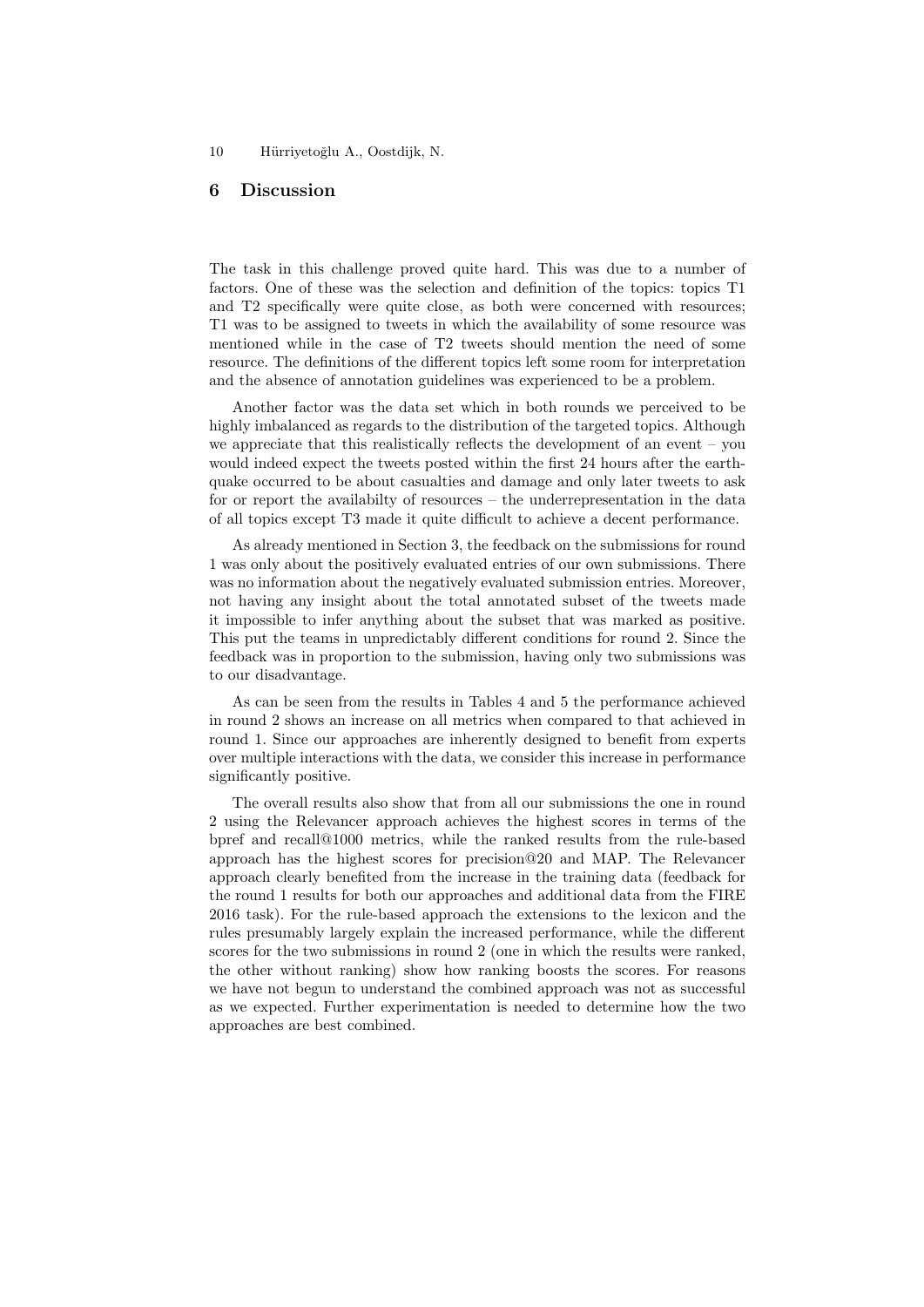## 7 Conclusion

In this report we have described the approaches we used to prepare our submissions for the SMERP Data Challenge Task. Over the two rounds of the challenge we succeeded in improving our results, based on the experience we gained in round 1.

This task along with the issues that we came across provided us with a realistic setting in which we could measure the performance of our approaches. In a real use case, we would not have had any control on the information need of an expert, her annotation quality, her feedback on the output, and her performance evaluation. Therefore, from this point of view, we consider our participation and the results we achieved a success.

As regards future research, this will be directed at improving each of the approaches individually, while we will also continue exploring their combination. The machine learning approach, Relevancer, missed relatively 'small' topics. The clustering and classifying steps should be improved to yield coherent clusters for the small topics and to utilize this information about small topics in the automatic classification respectively. The rule-based approach currently employs contiguous n-grams. Extending it with skip-grams will help increase the coverage as patterns can be matched more flexibly. As observed before, we expect that eventually the best result can be obtained by combining the two approaches. The combination of the outputs we attempted in the context of the current challenge is but one option, which as it turns out may be too simplistic. We intend to explore the possibilities of having the two approaches interact and produce truly joint output.

# Acknowledgments

Relevancer has been developed in a project funded by COMMIT and with support of Statistics Netherlands and Floodtags. The software module used in the rule-based approach to interpret the rules, parse the tweets and structure the output is being developed by Polderlink bv.

# References

- 1. Ghosh, S., Ghosh, K.: Overview of the fire 2016 microblog track: Information extraction from microblogs posted during disasters. Working notes of FIRE pp. 7–10 (2016), http://ceur-ws.org/Vol-1737/T2-1.pdf
- 2. Hürriyetoğlu, A., Gudehus, C., Oostdijk, N., van den Bosch, A.: Relevancer: Finding and Labeling Relevant Information in Tweet Collections, pp. 210–224. Springer International Publishing, Cham (2016), http://dx.doi.org/10.1007/ 978-3-319-47874-6\_15
- 3. Oostdijk, N., van Halteren, H.: N-gram-based recognition of threatening tweets. In: Gelbukh, A. (ed.) CICLing 2013, Part II, LNCS7817. pp. 183–196. Springer Verlag, Berlin – Heidelberg (2013)